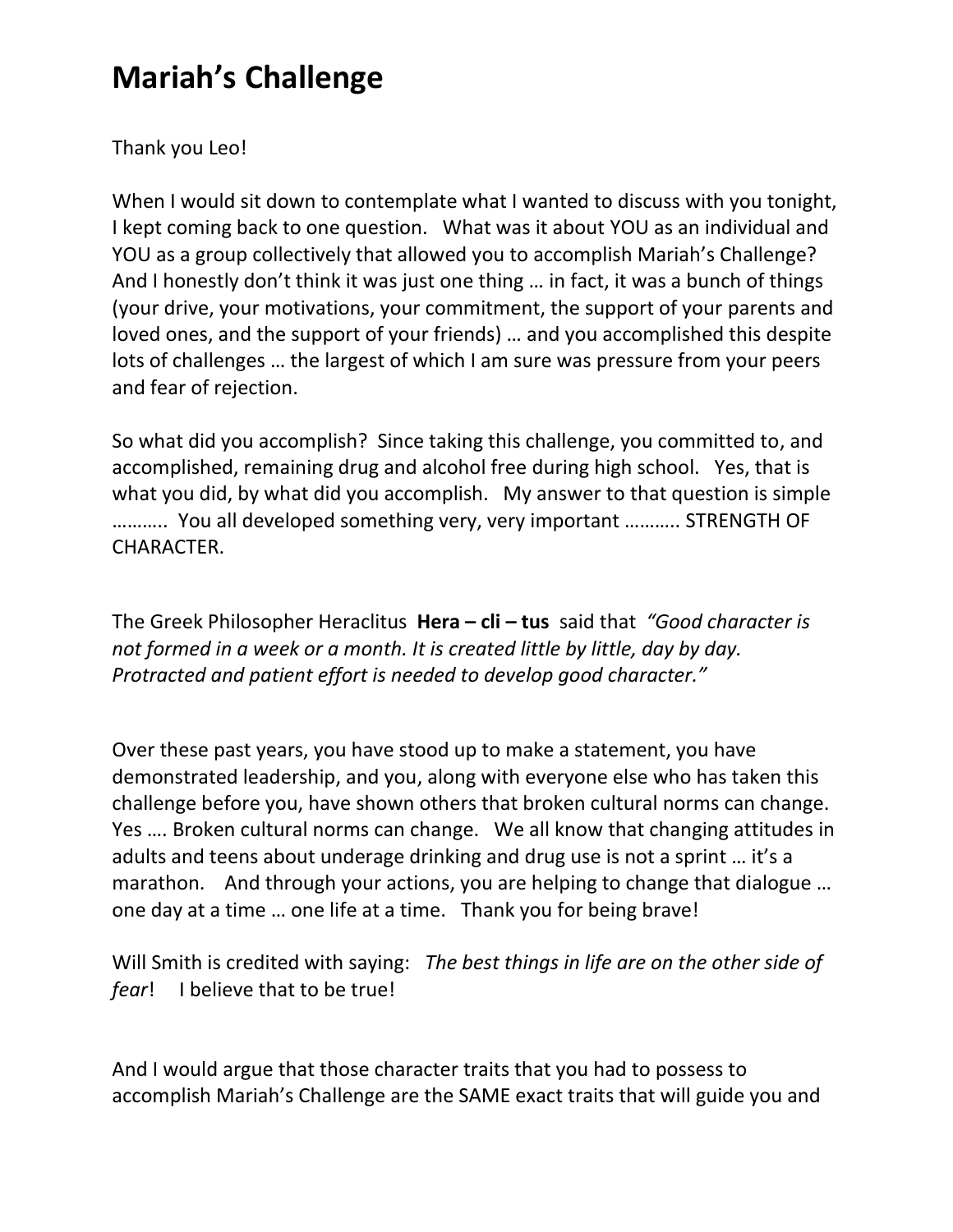help you achieve success both in your personal and professional lives well into the future. And while I could point to many such character traits, I think that a few really stand out. I'll call them my three P's.

They are:

- Passion
- Patience
- Persistence

To illustrate the importance of the Characteristics of Passion, Patience, and Persistence, I was going to tell you some stories tonight about two really famous people. I was going to tell a story about Jack Canfield, the creator of the *Chicken Soup for the Soul* Series. Jack pitched *Chicken Soup for the Soul* to over 130 different publishers with none of them interested. In fact, his agent even dropped him after the first 100 pitches. He never gave up! Then a small publisher in Florida finally listened and gave him a chance. Now there are over 250 *Chicken Soup for the Soul* Books and over 500 MILLION copies sold worldwide. I was also going to tell a story about Walt Disney who was rejected over and over throughout his career and over 300 time just to finance his Micky Mouse concept. He was penniless at times. But he never gave up. Now Disney is the largest single site employer in the country and is a \$50 Billion a year enterprise. Both of these very well-known and respected personalities later in life credited their success to passion, patience, and Persistence.

But this past weekend, I learned of the death of an old friend of mine … his name is Dr. Dan Harrington … and he died at the age of 82. So I wanted to tell you his story tonight instead. Dan was not a medical doctor, but a PhD Doctor who taught Medical Students. Dan was never famous, his name was never in lights, there was never any glitter with Dan, but for me, Dan (even more than Jack Canfield or Walt Disney) exemplifies what it means to have passion, patience, and Persistence. Dan grew up in the Centerville area of Butte, graduated from Butte Central High School, went on to get a PhD in Anatomy, and he spent a large part of his career teaching medical students around the country. At one point, Dan recognized the challenges faced by many students both nationally and internationally who didn't have access to medical school training. At the time, several medical schools (like the famous Ross University) were popping up in the Caribbean. And Dan said …. *"That's what I want to do. I want to build a medical school in the Caribbean."* So, after years of research, many trips to various Caribbean islands, and several starts and stops, Dan established the College of Medical Sciences of St. Lucia. He didn't even get started until he was in his late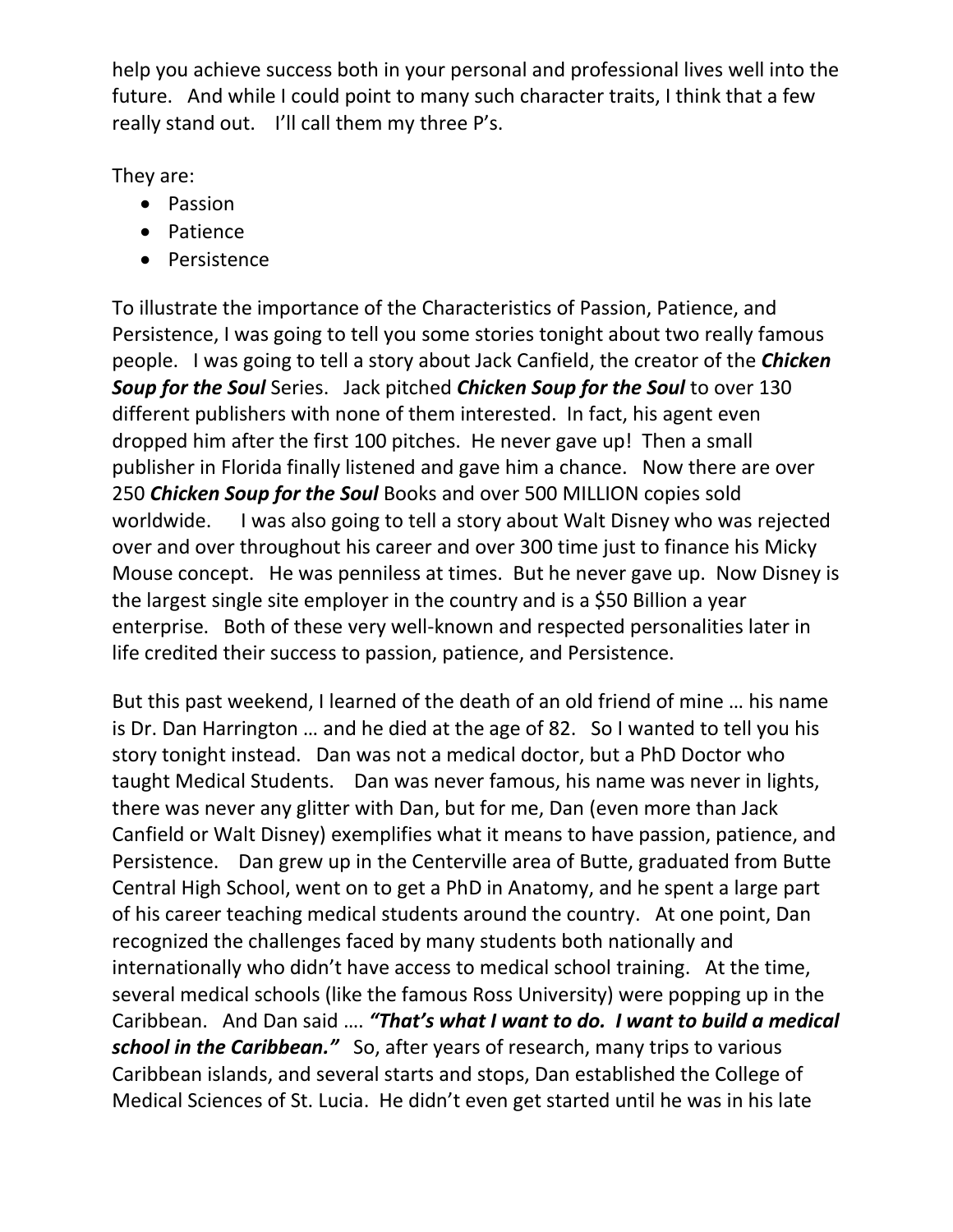50's. But putting together a medical school was no easy task and he spent twenty plus years building his curriculum, enrolling students, instructing, designing, re-working, re-tooling, and working toward building a campus. He built the first fully on-line medical school in the Caribbean, but he never gave up on building a medical school campus. In the end, Dan accomplished great things, he touched the lives of countless students, many of whom are practicing physicians, and he made a good living in St. Lucia (I had the privilege of spending a week with Dan and his wife in St. Lucia in 2005) … Dan's enemy was NEVER his lack of passion, his lack of patience, or his lack of persistence. Dan just simply ran out of time … but he never gave up on his dream … not even once.

Dan taught me a lot of life lessons … and he really helped me understand better this place in which we live … Butte, America. Dan absolutely loved Butte … he loved the fabric that made Butte what it is. He loved telling Butte stories. And we would have long animated discussions about the unique character of this truly authentic place. And Dan once told me a wonderful story that really sums up Butte and I want to share it with you. As you know, Butte has always been a place known for its enormous generosity … but Butte is also a place where if you get too high on your horse, someone is going to want to knock you off. So Dan told me this story that explains that element of Butte perfectly. He said ….

*"Butte is a place where if a man is walking down the street wearing a suit and there is a hole in his pocket, someone is going to buy that man a new suit. But if that man is walking down the street in Butte wearing a new suit, someone is going to tear a hole in his pocket." Dan Harrington* 

Think about that ……..

Over my career, I've done some really amazing things, and I have raised three amazing kids and now have two beautiful grandkids. And I've loved my career … and I always look to my mentors like Dan Harrington and my old Boss Dr. John Hintz who helped shape me and guide me. Over my career, I've done some very diverse things. I have both of my degrees from Montana Tech – and I worked here on this campus for 17 years – I am a die hard Oredigger!!!!

I've worked as an Environment Engineer doing hazardous waste management, I've run the admissions, alumni relations, marketing, and PR offices, and was a major gift fundraiser here at Montana Tech. In 2002, I helped create the nation's first undergraduate degree in Health Care Informatics at Montana Tech … and then I got the entrepreneurship bug … and in 2003, along with my former business partner Pat Dudley, I formed my first company. In 2008, Pat and I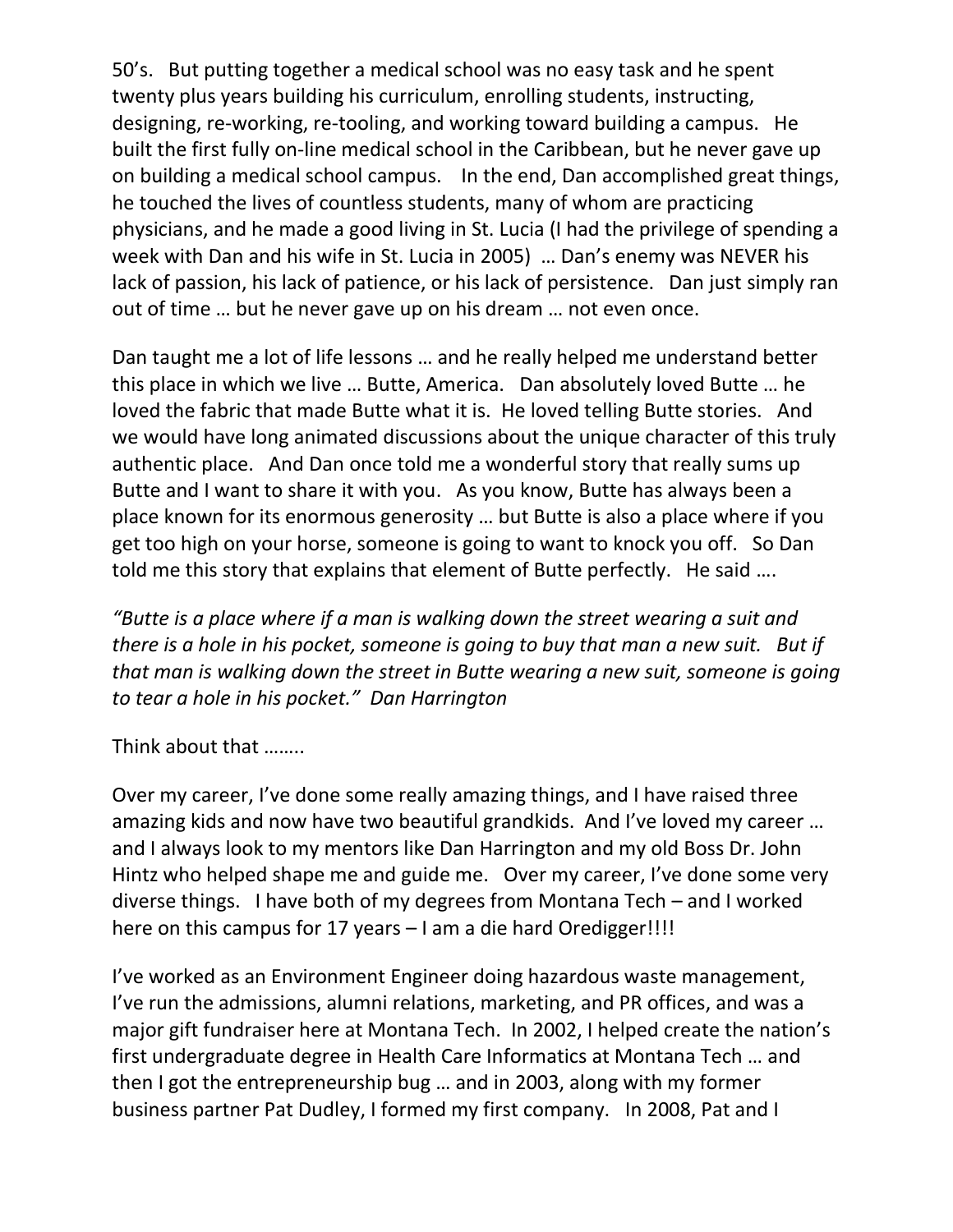recognized a huge training gap that exists in rural healthcare for medical simulation training … so we wrote a business plan … and did an initial feasibility study. We became PASSIONATE about building a national rural healthcare simulation training center right here in Butte. Why Butte … because we both love this community. But we needed more experience. We had to have PATIENCE. So we spent 10 years developing simulation training for the special operations forces of our US Military. And about 5-6 years ago, we decided to give building this center everything we've got. We came up with the name Praxis Center, we began building upon the partnerships and relations we had begun creating with the US Military, and we began trying to figure out how to finance a \$36 Million, 40,000 ft2 facility. I won't take time to go into all the details of this amazing roller coaster ride, or how many times this project has died, or about losing my dear friend and business partner Pat to cancer three years ago, but I can tell you that we are now very close now to the finish line. We've raised most of the capital required to get this done, we own the land in uptown Butte where we will build the Praxis Center, and we've begun hiring our team this month. We are almost there, but I can tell you that this project would be nowhere if it were not for three critically important things ….

- Passion
- Patience
- Persistence

Here's my quick thoughts on each of those:

**PASSION**: Without passion, you may as well forget your **mission**. Passion separates winners from losers. If all else is equal, bet on the team or individual with the most passion. Having Passion will help bring joy to your successes and understanding to your failures.

**PATIENCE:** Patience enables you to stay the course even under the most difficult circumstances. There are no shortcuts to success. Be patient, stay focused and stay true to yourself.

**PERSISTENCE:** Be persistent in pursuit of your goals and dreams. I have found that the hard work of entrepreneurship can only be sustained by more hard work. Things always develop slower than you expect, things always take more capital than you think, and Murphy's Law which says that "whatever can go wrong will undoubtedly go wrong" —will always be present.